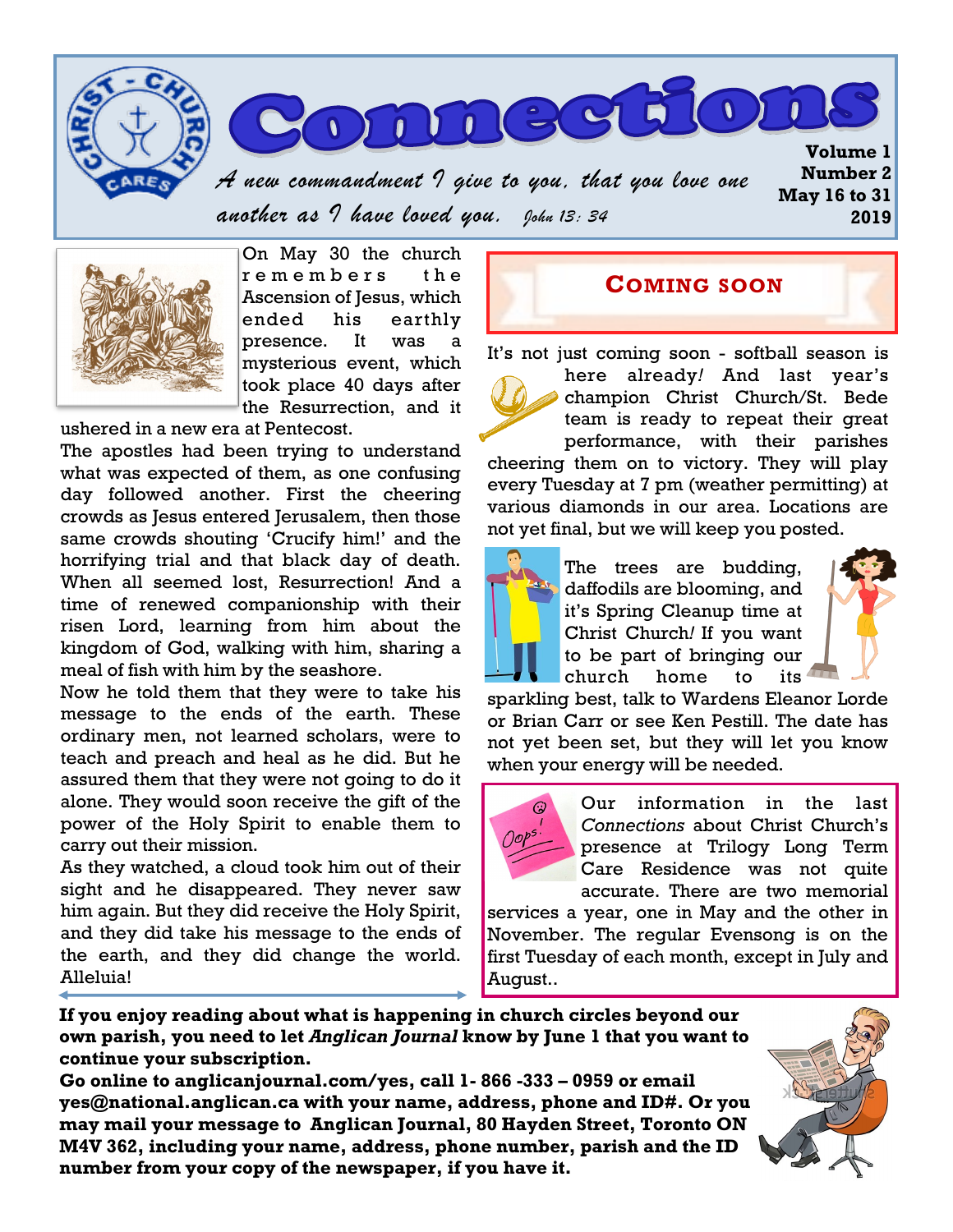

## *May 31 - The Church remembers Mary's visit to Elizabeth*

Any woman who has traveled while pregnant can tell you that it isn't fun. For Mary, the trip must have been especially difficult. She traveled to a town 80 miles away, likely uncomfortably on a donkey, without any paved roads or air conditioning or shock absorbers.

Mary has been told by an angel that she is pregnant by the power of the Holy Spirit and that her child is the Son of God. She has also learned that her cousin Elizabeth, believed to be too old to conceive, is expecting as well. Her son will be known in history as John the Baptist.

Mary must have needed desperately to talk to a woman who could understand her excitement and wonder. Spending some quiet time with Elizabeth, while awaiting the birth of her child, was an opportunity to come to terms with the miraculous event that would fill her life with great joy and much sorrow.

And so on May 31 the church honours Mary, the god-bearer, an ordinary young woman who became the mother of the Messiah, our Redeemer and our Saviour.

#### **THE BIRTHDAY OF THE BUDDHA**

There is no more important day in the Buddhist calendar than Vesak, the day on which it is believed that a child named Siddhartha Gautama was born to a powerful chieftain in the sixth century before Christ in what is now Nepal. Vesak Day this year is celebrated in Canada on May 18.

Gautama grew up ln luxury with little knowledge of the outside world, married and had a son. One day when he was in his late twenties, he ventured out of the palace and saw the real world for the first time. He saw that people suffer disease and poverty. They know fear and they die.

He was deeply troubled by what he had seen, and searched different spiritual teachings for many years, finding nothing to satisfy his longing for truth. Then he spent a night which would change his life. After hours of deep meditation, all the answers he had been seeking became clear to him. He became fully aware and abandoned his former life to spend the next 45 years as an ascetic, giving up all luxuries, living simply and teaching others the principles on which he was basing his new life. He was known from then as the Buddha, or the Enlightened One.

On Vesak Day our Buddhist neighbours will decorate their temples with flowers and flags. Candles and incense will be placed at the feet of the statues. Acts of generosity and prayers

for peace will be offered as part of the V e s a k tradition. It is a time of joy and celebration for the whole



family. *Buddhist monks in procession*



*Scripture readings for May 19:* :Acts 11:1-18; Psalm 148; Revelation 21: 1-6; John 13: 31-35 *Readings for May 26:* Acts 16: 9-15; Psalm 67; Revelation 21: 10 and 22: 5; John 14: 23-29